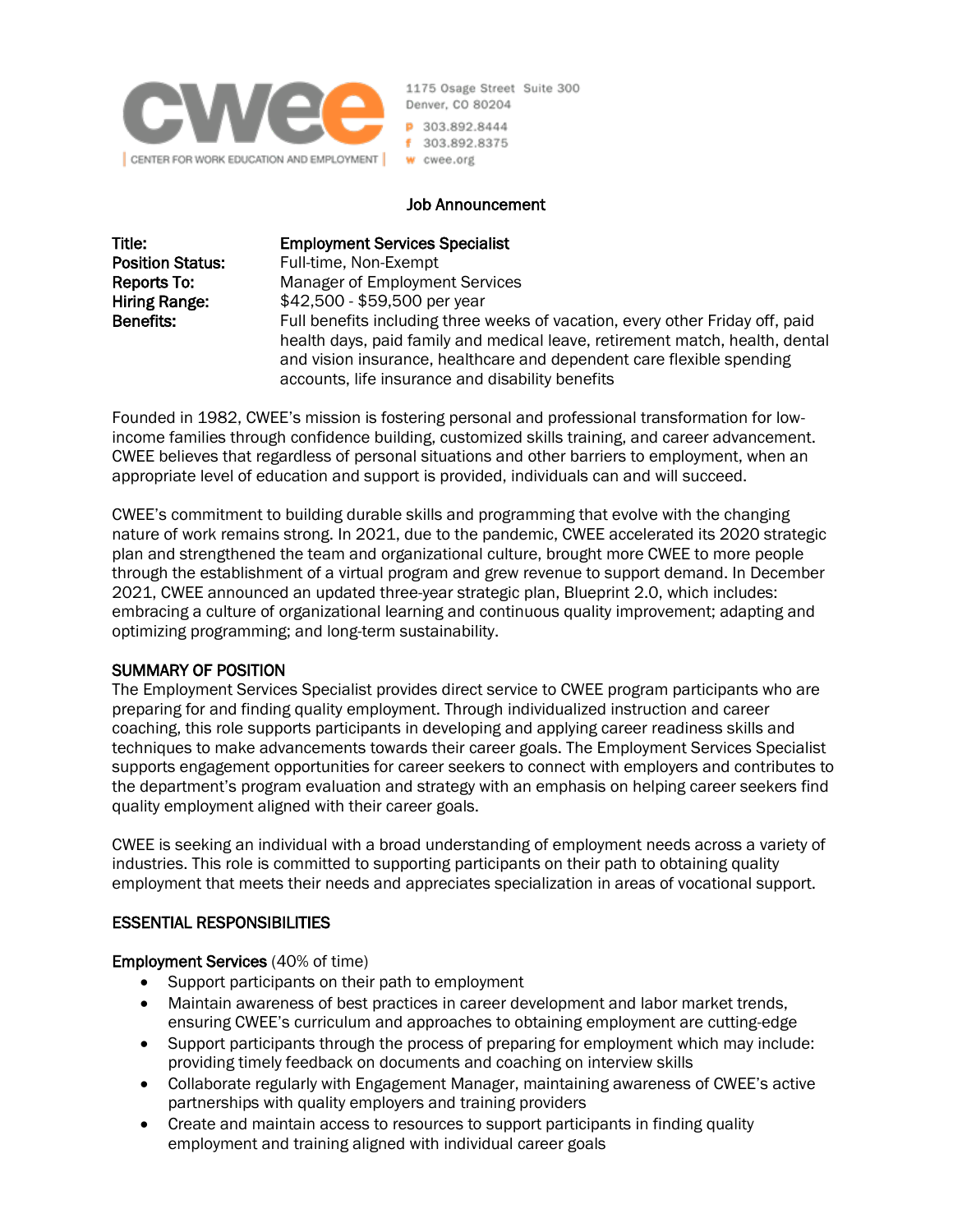- Maintain detailed records of participant progress through program using CWEE's client management and outcome tracking systems
- Contribute to the achievement of monthly, quarterly and annual employment related goals

### Coaching (40% of time)

- Engage early in CWEE's programming to support participants on next steps toward specific employment goals, supporting the work of the Career Advisors with specific knowledge of the employment landscape
- Coach participants to set and achieve appropriate employment objectives by collaborating with Career Advisors on short and long term goals, obstacles, determining occupational qualifications and mapping out strategies
- Effectively manage and motivate career seekers using a variety of strength-based strategies to achieve appropriate employment objectives
- Support career seekers by modeling a professional, positive and focused relationship and setting appropriate boundaries

### Communication (20% of time)

- Participate in regularly scheduled staffings across teams to discuss participant progress; responsible for employment coaching
- Through collaboration with other teams, share out on employment landscape and specific industry requirements as relevant to participant success
- Use effective and timely communication strategies and methods to communicate with various stakeholders

### JOB QUALIFICATIONS

- Experience in human services, education, workforce development or related setting, preferred
- Demonstrated ability to work with individuals from diverse and economically disadvantaged backgrounds
- Ability to establish and maintain effective working relationships with participants, staff and employer and training partners
- Exposure to career and interest inventory assessments and online career research tools, preferred
- Ability to adopt and apply a strengths based and trauma-informed approach
- Experience with daily, detailed data entry and outreach
- Strong computer skills including web-based databases, internet research and advanced knowledge of Microsoft Office applications
- Strong research skills and ability to analyze data and synthesize multiple sources of information
- Ability to model professional dress and workplace conduct
- Excellent business writing, public speaking and group facilitation skills
- Deadline oriented with strong ability to follow through on tasks with little supervision

### PERSONAL QUALIFICATIONS

- Commitment to CWEE's mission and providing long-term, durable self-sufficiency through quality employment
- Active contributor to a positive work culture built on ongoing learning and continuous improvement
- Flexible, a team player with a commitment to personal and professional accountability
- Excellent skills in listening, empathy and curiosity
- Willingness and skill to engage in difficult conversations in a timely manner
- Solution oriented, able to make timely decisions despite ambiguity